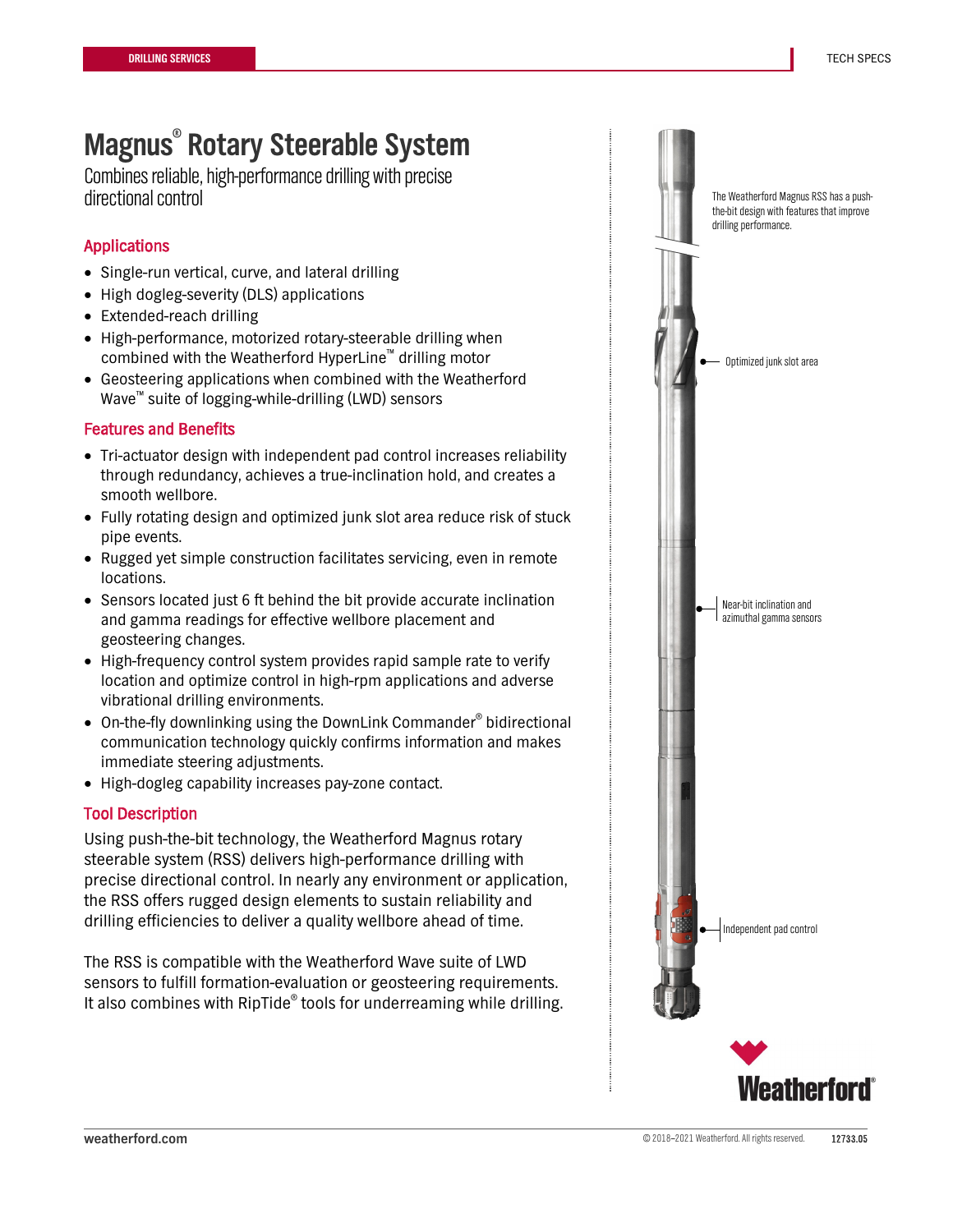## **Specifications**

## Mechanical

| <b>RSS</b>                                       | Magnus 475                                           | Magnus 675                                                     | Magnus 825                                             | Magnus 950                                             | Magnus 1100                                              |                                                               |
|--------------------------------------------------|------------------------------------------------------|----------------------------------------------------------------|--------------------------------------------------------|--------------------------------------------------------|----------------------------------------------------------|---------------------------------------------------------------|
| <b>BIAS</b> collar size                          | 5 in.                                                | 7 in.                                                          | $8-3/8$ in.                                            | $9-1/2$ in.                                            | 11 in.                                                   |                                                               |
| Hole size range                                  | $5 - 7/8$ to                                         | $8-3/8$ to                                                     | $9 - 7/8$ to                                           | 12 to                                                  | $14-3/4$ to                                              |                                                               |
|                                                  | 6-3/4 in.                                            | 9-1/4 in.                                                      | 10-5/8in.                                              | 14-1/2 in.                                             | 18-1/2 in.                                               |                                                               |
| Minimum overall tool                             | 17.0 ft                                              | 17.0 ft                                                        | 17.45 ft                                               | 18.2 ft                                                | 18.2 ft                                                  |                                                               |
| length                                           | (5.2 m)                                              | (5.2 m)                                                        | (5.3 m)                                                | (5.5 m)                                                | (5.5 m)                                                  |                                                               |
| Overall tool weight 1                            | 900 lb                                               | 1,850 lb                                                       | 2.850 lb                                               | 3,750 lb                                               | 5,275 lb                                                 |                                                               |
|                                                  | $(408$ kg)                                           | $(840 \text{ kg})$                                             | $(1,293$ kg)                                           | $(1,700 \text{ kg})$                                   | $(2,600 \text{ kg})$                                     |                                                               |
| Top connection                                   | $3-1/2$ in.<br>IF (NC 38) box                        | $4 - 1/2$ in.<br>IF (NC 50) box                                | $5-1/2$ in.<br>IF box                                  | $5-1/2$ in.<br>IF box                                  | $5-1/2$ in.<br>IF box<br>$(8-1/4)$ in.<br>barrel collar) | $7-5/8$ in.<br>API Reg box<br>$(9-1/2)$ in.<br>barrel collar) |
| Makeup torque<br>(top)                           | 9,900 to<br>10,900 ft-lb<br>(13, 424)<br>14,740 N·m) | 30,000 to<br>33,000 ft-lb<br>(40,675 to<br>44,740 N $\cdot$ m) | 53,000 to<br>56,000 ft-lb<br>(71,860 to<br>75,925 N·m) | 53,000 to<br>56,000 ft-lb<br>(71,860 to<br>75,925 N·m) | 53,000 to<br>56,000 ft-lb<br>(71,860 to<br>75,925 N·m)   | 75,000 to<br>78,000 ft-lb<br>$(101, 690)$ to<br>105,755 N·m)  |
| Bottom connection                                | $3-1/2$ in.                                          | $4 - 1/2$ in.                                                  | $6 - 5/8$ in.                                          | $6 - 5/8$ in.                                          | 7-5/8 in.                                                |                                                               |
|                                                  | API Reg box                                          | API Reg box                                                    | API Reg box                                            | API Reg box                                            | API Reg box                                              |                                                               |
| Makeup torque (bottom)                           | 6,300 to                                             | 20,000 to                                                      | 28,000 to                                              | 28,000 to                                              | 58,000 to                                                |                                                               |
|                                                  | 6,900 ft-lb                                          | 22,000 ft-lb                                                   | 32.000 ft-lb                                           | 32,000 ft-lb                                           | 64,000 ft-lb                                             |                                                               |
|                                                  | $(8,500)$ to                                         | $(27, 115)$ to                                                 | (37,960 to                                             | (37,960 to                                             | (78,635 to                                               |                                                               |
|                                                  | 9,400 N·m)                                           | 29,830 N·m)                                                    | 43,385 N·m)                                            | 43,385 N·m)                                            | 86,770 N·m)                                              |                                                               |
| Maximum tension                                  | 300,000 lbf                                          | 610,000 lbf                                                    | 1,000,000 lbf                                          | 1,125,000 lbf                                          | 1,550,000 lbf                                            |                                                               |
|                                                  | $(133, 447 \text{ dan})$                             | (271,342 daN)                                                  | (444,822 daN)                                          | (500,424 daN)                                          | (689,474 daN)                                            |                                                               |
| Maximum operating<br>torque at the bit           | 8,840 ft-lb                                          | 17,850 ft-lb                                                   | 25,500 ft-lb                                           | 25,000 ft-Ib                                           | 51,850 ft-lb                                             |                                                               |
| Maximum drilling rpm <sup>2</sup>                | 350                                                  | 300                                                            | 300                                                    | 300                                                    | 300                                                      |                                                               |
| Maximum weight on bit                            | Limit based on bit specifications                    |                                                                |                                                        |                                                        |                                                          |                                                               |
| Dogleg severity (DLS)<br>capability <sup>3</sup> | $12^{\circ}$                                         | $10^{\circ}$                                                   | $6^{\circ}$                                            | $6^{\circ}$                                            | $5^{\circ}$                                              |                                                               |
| Minimum kickoff angle<br>vertical                | No limit, kick off from vertical                     |                                                                |                                                        |                                                        |                                                          |                                                               |
| Maximum operating                                | 30,000 psi                                           | 30,000 psi                                                     | 25,000 psi                                             | 25,000 psi                                             | 25,000 psi                                               |                                                               |
| pressure                                         | $(206.8 \text{ MPa})$                                | $(206.8 \text{ MPa})$                                          | $(172.4 \text{ MPa})$                                  | (172.4 MPa)                                            | (172.4 MPa)                                              |                                                               |
| Maximum operating                                | 320°F                                                |                                                                |                                                        |                                                        |                                                          |                                                               |
| temperature                                      | $(160^{\circ}C)$                                     |                                                                |                                                        |                                                        |                                                          |                                                               |
| Maximum flow rate                                | 350 gal/min                                          | 700 gal/min                                                    | $1,200$ gal/min                                        | $1,200$ gal/min                                        | $1,400$ gal/min                                          |                                                               |
|                                                  | (1,325 L/min)                                        | (2,650 L/min)                                                  | (4,524 7L/min)                                         | (4,542 L/min)                                          | (5,300 L/min)                                            |                                                               |

<sup>1</sup> Tool weight is for the standard configuration.

2 Maximum rpm is the average, not the peak, rpm.

<sup>3</sup> Dogleg severity is in degrees per 100 ft (30 m).

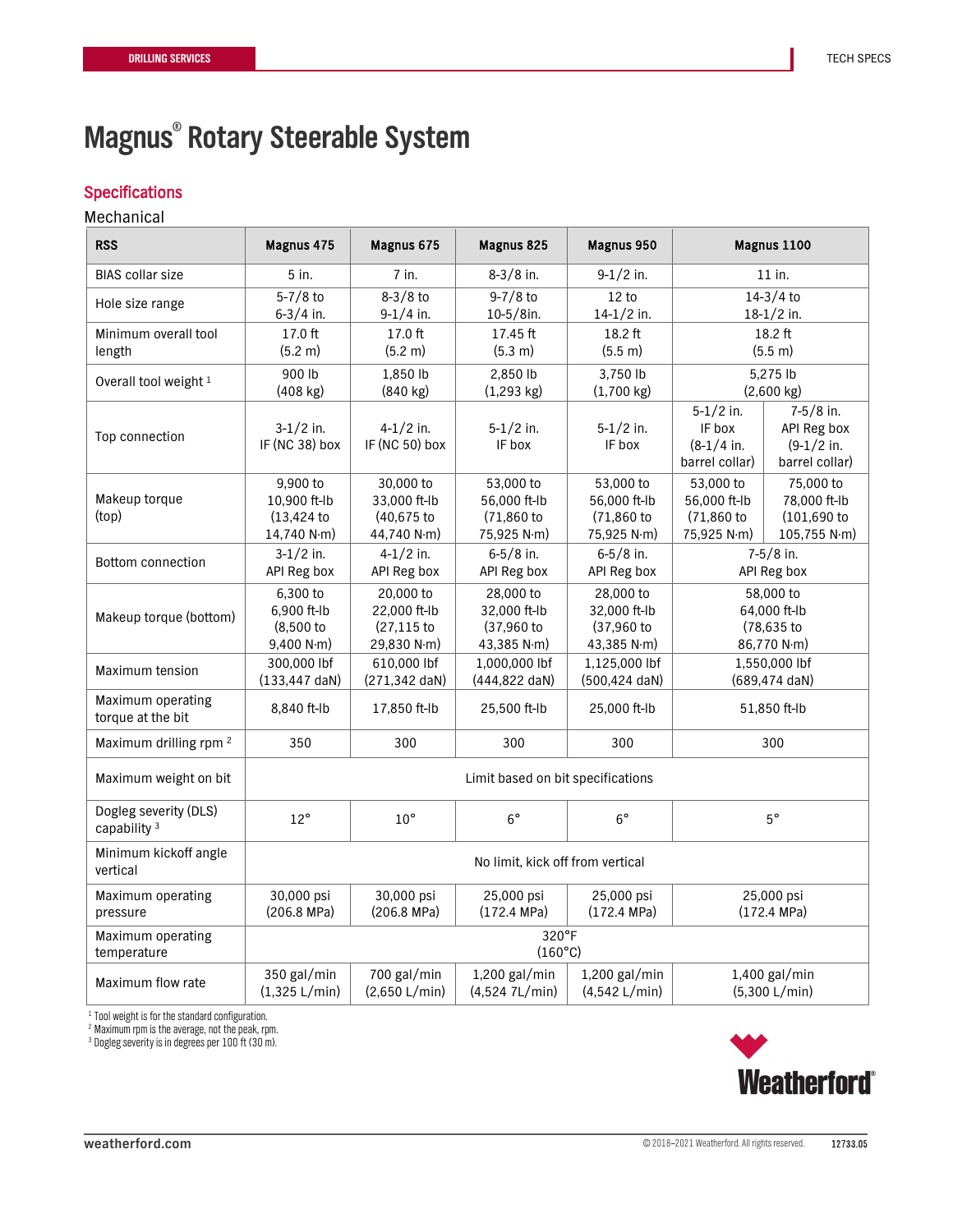## Specifications (continued)

#### Mechanical

| <b>RSS</b>                                                                | Magnus 475              | Magnus 675<br>Magnus 825 |                     | Magnus 950           | Magnus 1100          |  |
|---------------------------------------------------------------------------|-------------------------|--------------------------|---------------------|----------------------|----------------------|--|
| Maximum<br>pass-thru dogleg<br>(rotating) $1$                             | $15^{\circ}$            | $14^{\circ}$             | $7^{\circ}$         | $6^{\circ}$          | $6^{\circ}$          |  |
| Maximum<br>pass-thru dogleg<br>$\left(\text{sliding}\right)$ <sup>1</sup> | $30^\circ$              | $17^{\circ}$             | $14^{\circ}$        | $12^{\circ}$         | $12^{\circ}$         |  |
| Maximum sand<br>content                                                   | 2%                      |                          |                     |                      |                      |  |
| Maximum LCM<br>content                                                    | 50 lb/bbl (non-fibrous) |                          |                     |                      |                      |  |
| Near-bit inclination<br>sensor to bit box                                 | $5.5$ ft<br>(1.7 m)     | $6.0$ ft<br>(1.8 m)      | $6.1$ ft<br>(1.9 m) | $6.85$ ft<br>(2.1 m) | $6.85$ ft<br>(2.1 m) |  |

1 The RSS may require a high-DL-specific BHA configuration.

### Azimuthal Gamma Ray (Optional)

| <b>RSS</b>                     | Magnus 475                 | Magnus 675             | Magnus 825                       | Magnus 950             | Magnus 1100         |  |  |
|--------------------------------|----------------------------|------------------------|----------------------------------|------------------------|---------------------|--|--|
| Gamma ray<br>sensor to bit box | 6.0<br>$(1.8 \; \text{m})$ | 6.4 ft<br>(1.9 m)      | $6.5$ ft<br>(2.0 m)              | $7.2$ ft<br>(2.2 m)    | $7.2$ ft<br>(2.2 m) |  |  |
| Measurement<br>range, AAPI     | 0 to 500 API               | 0 to 750 API           |                                  |                        |                     |  |  |
| Accuracy<br>at 100 API         | $\pm 2.5$ API              |                        |                                  |                        |                     |  |  |
| Vertical<br>resolution $1$     | $14.5$ in.<br>(370 mm)     | $15.0$ in.<br>(380 mm) | $16.0$ in.<br>$(410 \text{ mm})$ | $16.5$ in.<br>(420 mm) | 19 in.<br>(480 mm)  |  |  |

<sup>1</sup> Vertical resolution indicates the distance over which 90% of the response occurs.